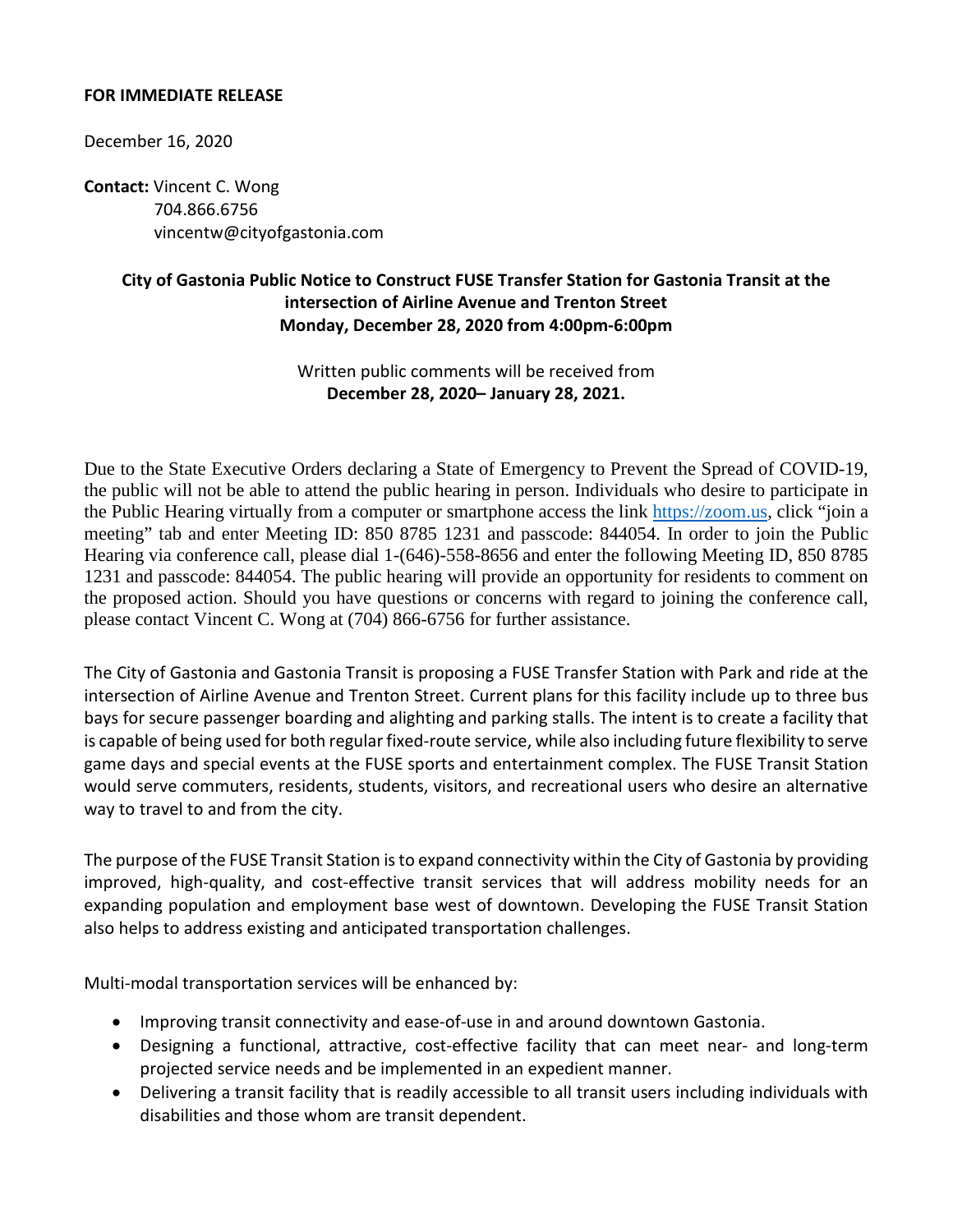- Providing a secure, safe, and inviting public space, and establishing convenient and clear pedestrian connections to surrounding land uses.
- Supporting local workforce development, job creation, retention, and community cohesion by enhancing multi-modal options in the City of Gastonia.

The City of Gastonia is planning for the development of the Franklin Urban Sports and Entertainment (FUSE) district. FUSE is an economic development and revitalization project designed to attract new commercial and residential development to the heart of the city. The hub of the project is a \$21.5 million, 5,000 seat capacity, multi-use sports and entertainment facility that will host year-round events and activities. The facility is adjoined and surrounded by private development parcels that will be home to restaurants, offices, apartments, condos, and entertainment venues.

### **In order for federal funding through Gastonia Transit's 5307 Urbanized Area Formula Grant to be used for this project, the project must be advertised for public comment.**

Additional information can be obtained by visiting the City's website at [www.cityofgastonia.com.](http://www.cityofgastonia.com/)

Written comments may also be sent by mail, email, or fax to the following address:

## City of Gastonia Attn: Vincent C. Wong, Director of Community Services PO Box 1748 Gastonia, NC 28053 vincentw@cityofgastonia.com FAX: 704-866.6067 **All written comments must be received by January 28, 2021.**

#### ###

*The City of Gastonia hereby gives public notice of its policy to uphold and assure full compliance with Title VI of the Civil Rights Act of 1964 and all related acts and statutes. Title VI and related statutes prohibiting discrimination in Federally assisted programs require that no person in the United States of America shall, on the grounds of race, color, national origin, sex, age, or disability be excluded from the participation in, be denied the benefits of, or be otherwise subjected to discrimination under any program or activity receiving Federal assistance.*

*Any person who believes they have been aggrieved by an unlawful discriminatory practice regarding the City of Gastonia has a right to file a formal complaint with the City of Gastonia, within one hundred and eighty (180) days*  following the date of the alleged discrimination occurrence. For instructions on how to file a complaint, or *additional information regarding City of Gastonia's nondiscrimination obligations, please contact Vincent C. Wong at 704-866-6756 or vincentw@cityofgastonia.com.*

*Individuals requiring special accommodations when attending this public meeting and/or if this information is needed in an alternative format because of a disability, should contact the City of Gastonia Human Resources Department, located in City Hall at 181 S. South Street, telephone (704-866-6786), fax (704-836-0022) or by email: [judys@cityofgastonia.com.](mailto:judys@cityofgastonia.com) The Human Resources Department requests at least 72 hours' notice prior to the meeting to make the appropriate arrangements.*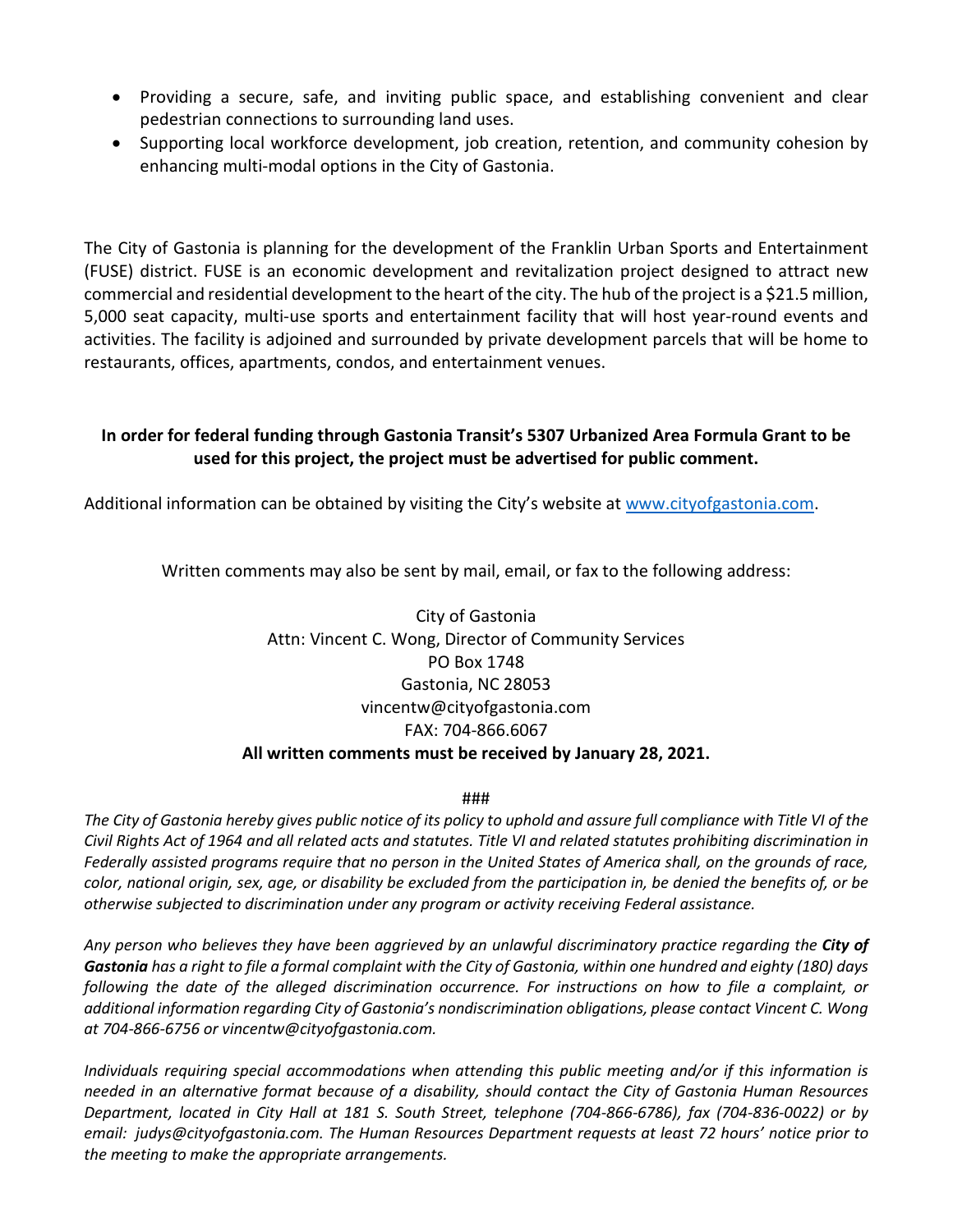## CITY OF GASTONIA

# FUSE Transfer Station

**Vincent C. Wong**

**December 28, 2020**



Great Place. Great People. Great Promise.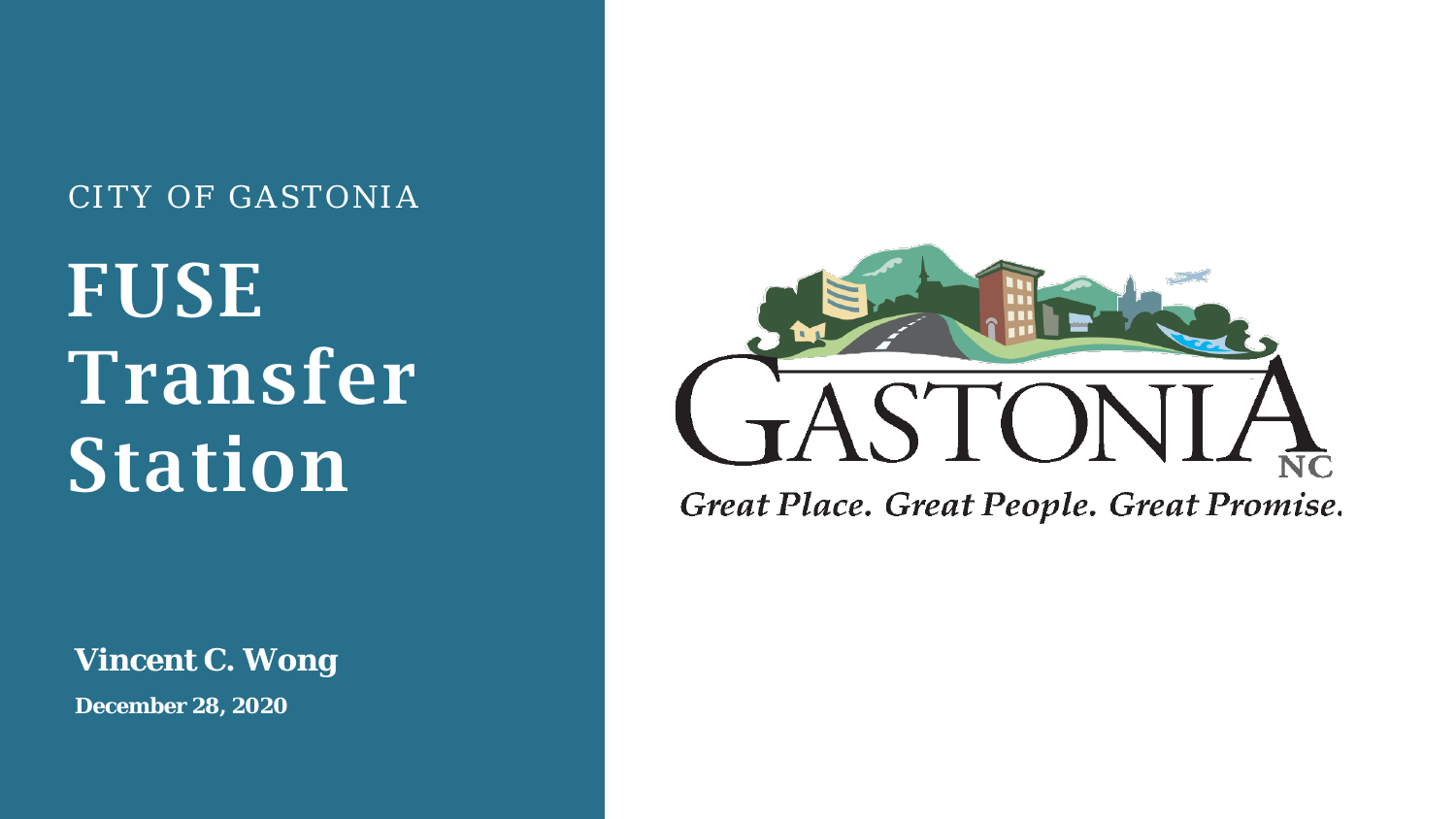## **FUSE Transfer Station**



The City of Gastonia and Gastonia Transit is proposing a **FUSE Transfer Station** at the intersection of **Airline Avenue** and **Trenton Street**. Current plans for this facility include up to three bus bays for secure passenger boarding and alighting, parking stalls, and space for small retail/vending and public art.

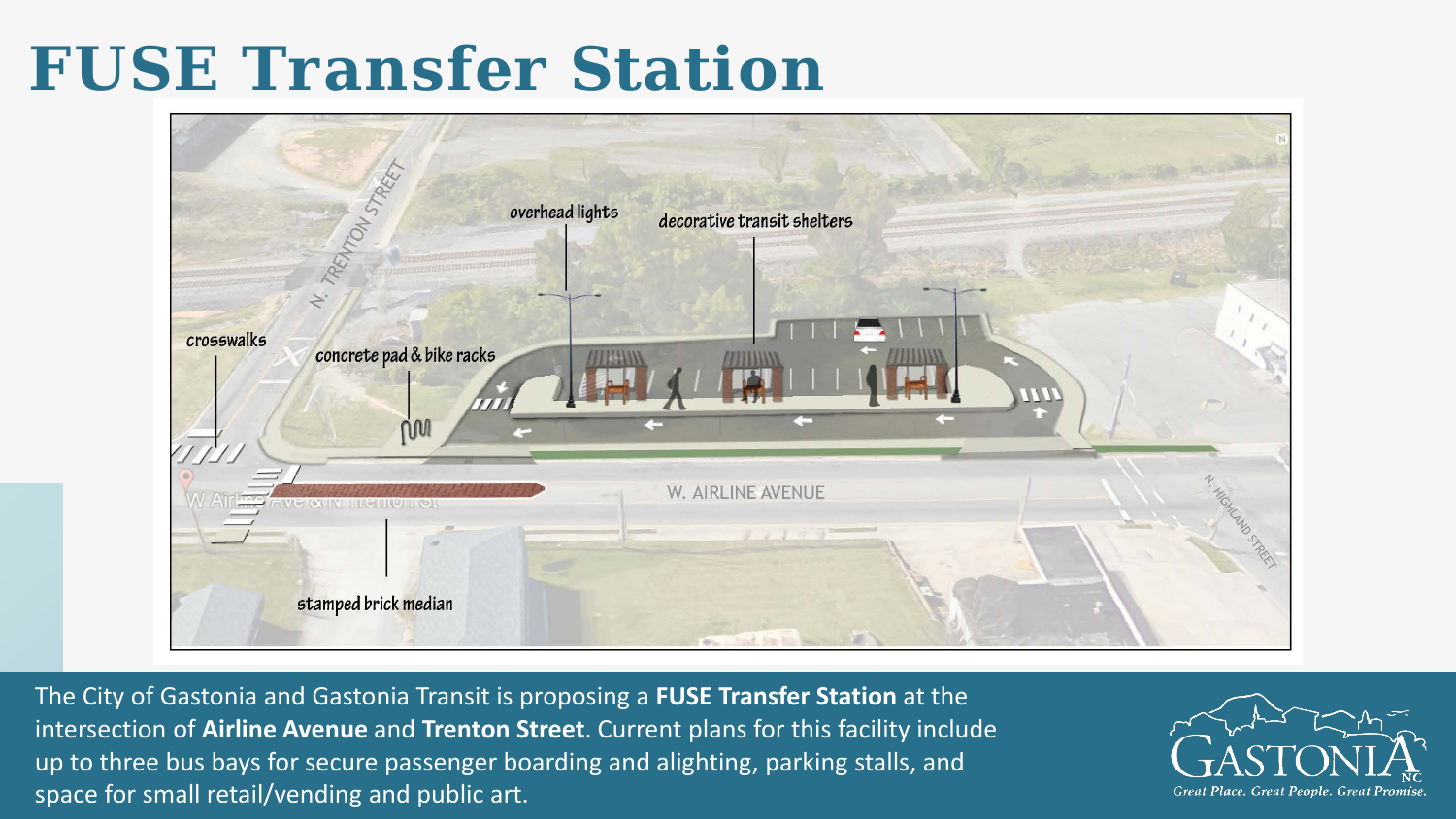## **FUSE Transfer Station**

- **Regular Fixed-Route Service**
- **Serving Game Days and Special Events at the FUSE Sports and Entertainment Complex**
- **Multi-modal transportation services will be enhanced by:**
	- •Improving transit connectivity and ease-of-use in and around downtown Gastonia.
	- Designing a functional, attractive, cost-effective facility that can meet near- and long-term projected service needs and be implemented in an expedient manner.
	- Delivering a transit facility that is readily accessible to all transit users including individuals with disabilities and those whom are transit dependent.
	- Providing a secure, safe, and inviting public space, and establishing convenient and clear pedestrian connections to surrounding land uses.
	- Supporting local workforce development, job creation, retention, and community cohesion by enhancing multi-modal options in the City of Gastonia.